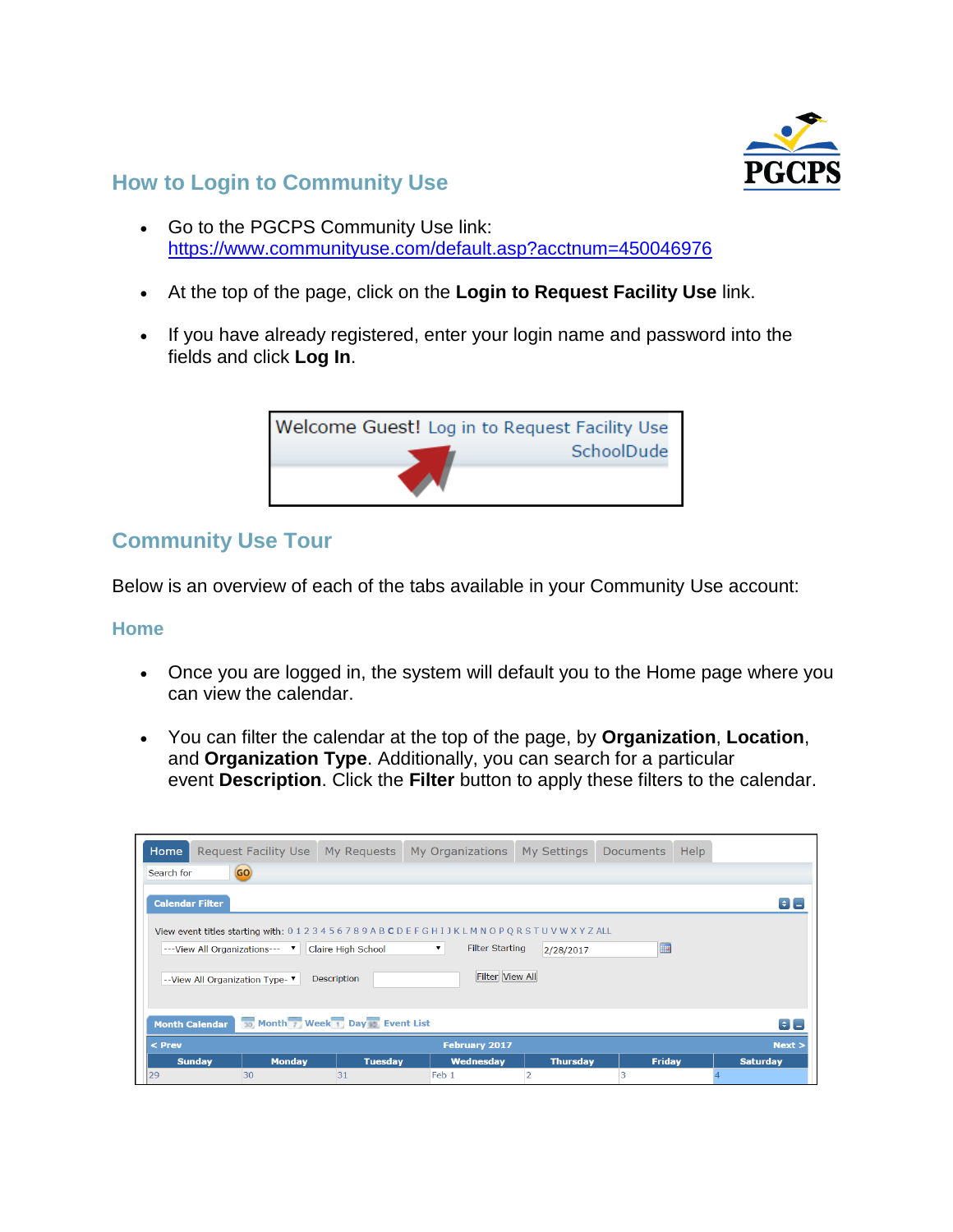- Once filtered, the facility events will show on the Month view calendar by default. You can change the calendar view to show Week, Day, or Event List.
- In order to see event details, click on the event title.

| CommunityUse - Event                                | close |
|-----------------------------------------------------|-------|
| Schedule ID $# 1001$<br><b>Book Club Meeting</b>    |       |
| Wednesday, February 8, 2017<br>$4:00PM - 5:00PM$    |       |
| <b>Description</b>                                  |       |
| Location 123 High School                            |       |
| <b>Building Classroom</b>                           |       |
| Room(s) Classroom 123                               |       |
| <b>Organization Book Club</b>                       |       |
| Last Updated 1/24/2017                              |       |
|                                                     |       |
| Tell a Friend<br><b>Close Window</b><br>Print Event |       |

#### **Request Facility Use**

This is where you will go to submit your facility requests.

#### **My Requests**

- This page will list your previously submitted requests as well as allow you to **View Invoices**.
- For online payments, you will see a **View Invoices & Pay Online** link that will allow you to make invoice payments online.
- You can filter requests by the same filters you see on the calendar, or sort them by any of the fields at the top of the list, such as **Schedule ID**, **Status**, or **Location**, by clicking on the gray square next to the sort name. *\*Note: If the schedule is still in the Submitted status, you will be able to access and edit the request by clicking on the Title. If the request is no longer in the Submitted status, you will need to contact the District or School to make changes.*

| Schedule ID<br>$\blacksquare$ Title<br>$\blacksquare$ No Of Events | <b>I</b> Status<br>$\blacksquare$ Schedule State<br>$\Box$ Organization<br>Declined Reason | Location<br>$\blacksquare$ Room | <b>E</b> Recurrence<br>$\blacksquare$ Start Date<br>$\blacksquare$ End Date<br>$\Box$ Event Date(S) | Total Invoiced<br><b>D</b> Total Paid          |
|--------------------------------------------------------------------|--------------------------------------------------------------------------------------------|---------------------------------|-----------------------------------------------------------------------------------------------------|------------------------------------------------|
| 1179<br><b>CPR Training</b>                                        | Submitted<br>Inactive<br>YMCA After School Program                                         | Claire High School<br>Cafeteria | Non-recurring<br>3/6/2017<br>2/28/2017                                                              | View Invoices & Pay Online<br>\$0.00<br>\$0.00 |